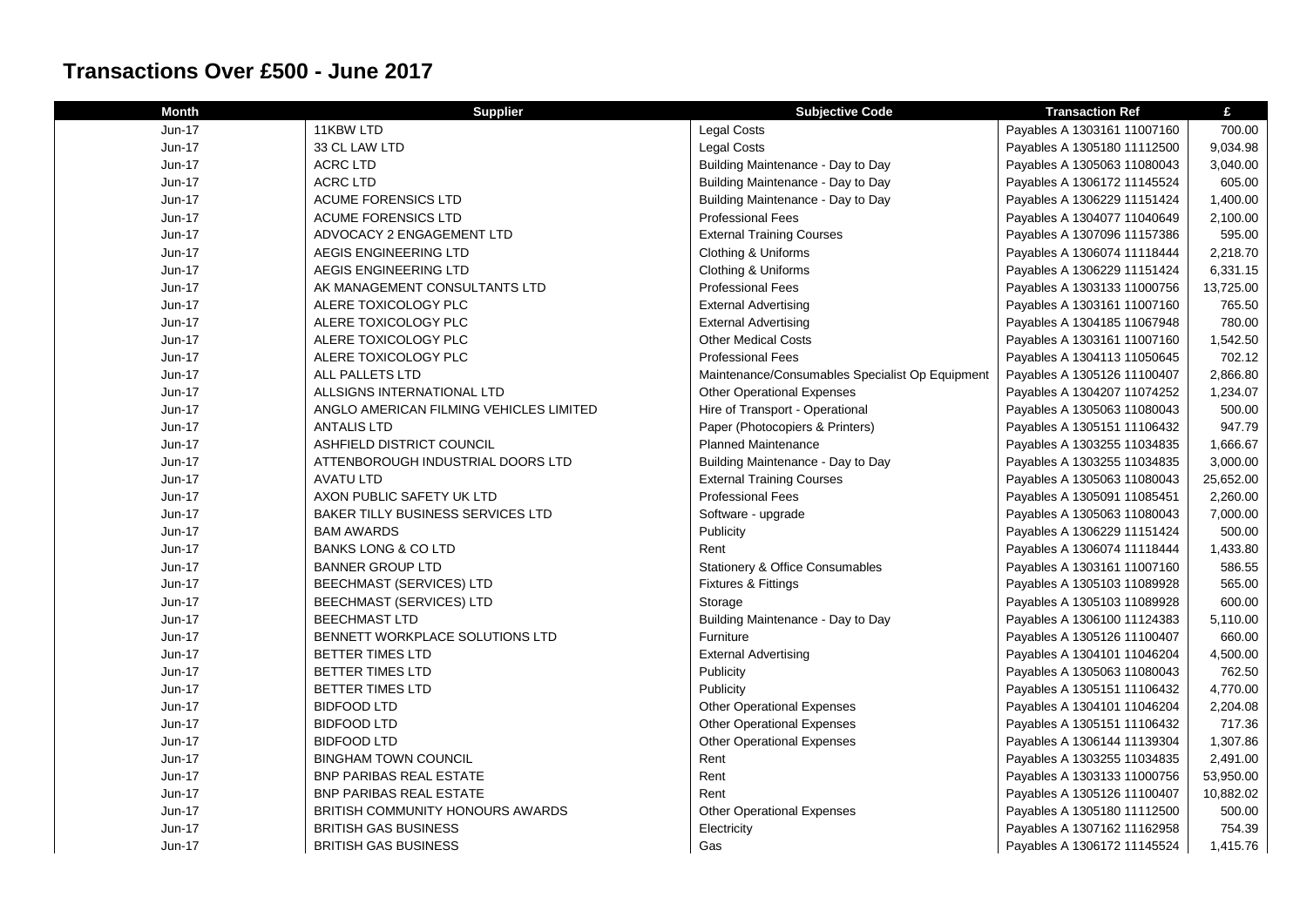| $Jun-17$ | <b>BRITISH GAS BUSINESS</b>                   | Gas                                             | Payables A 1306229 11151424 | 998.63    |
|----------|-----------------------------------------------|-------------------------------------------------|-----------------------------|-----------|
| $Jun-17$ | <b>BRITISH TELECOMMUNICATIONS PLC</b>         | Hardware - purchase                             | Payables A 1306144 11139304 | 45,994.76 |
| Jun-17   | BRITISH TELECOMMUNICATIONS PLC                | Network Management                              | Payables A 1304122 11055097 | 765.82    |
| Jun-17   | <b>BRITISH TELECOMMUNICATIONS PLC</b>         | Network Management                              | Payables A 1306074 11118444 | 19,115.11 |
| Jun-17   | <b>BRITISH TELECOMMUNICATIONS PLC</b>         | Network Management                              | Payables A 1306172 11145524 | 1,511.56  |
| Jun-17   | <b>BROOK STREET (UK) LTD</b>                  | Agency / Temp Staff                             | Payables A 1304207 11074252 | 19,147.47 |
| Jun-17   | <b>BROOK STREET (UK) LTD</b>                  | Agency / Temp Staff                             | Payables A 1305063 11080043 | 10,429.85 |
| $Jun-17$ | <b>BROOK STREET (UK) LTD</b>                  | Agency / Temp Staff                             | Payables A 1306172 11145524 | 14,891.91 |
| Jun-17   | <b>BT GLOBAL SERVICES</b>                     | Fixed Telephone Call Charges & Line Rental      | Payables A 1307096 11157386 | 541.66    |
| $Jun-17$ | <b>BUDDI LTD</b>                              | Maintenance/Consumables Specialist Op Equipment | Payables A 1305180 11112500 | 7,425.00  |
| Jun-17   | CAPITA BUSINESS SERVICES LTD                  | Hotel Accommodation                             | Payables A 1305126 11100407 | 4,752.09  |
| Jun-17   | <b>CAPITA BUSINESS SERVICES LTD</b>           | <b>Public Transport &amp; Parking</b>           | Payables A 1305063 11080043 | 12,346.76 |
| Jun-17   | CAPITA BUSINESS SERVICES LTD                  | Software - upgrade                              | Payables A 1306144 11139304 | 85,479.00 |
| Jun-17   | CDW LTD                                       | Other IT Costs                                  | Payables A 1305103 11089928 | 1,481.25  |
| Jun-17   | <b>CELL SECURITY LTD</b>                      | Fixtures & Fittings                             | Payables A 1306074 11118444 | 2,395.00  |
| Jun-17   | <b>CERTAS ENERGY UK LTD</b>                   | Diesel                                          | Payables A 1303133 11000756 | 10,913.78 |
| Jun-17   | <b>CERTAS ENERGY UK LTD</b>                   | <b>Diesel</b>                                   | Payables A 1303255 11034835 | 13,827.92 |
| Jun-17   | <b>CERTAS ENERGY UK LTD</b>                   | Diesel                                          | Payables A 1305151 11106432 | 9,133.26  |
| Jun-17   | <b>CERTAS ENERGY UK LTD</b>                   | Diesel                                          | Payables A 1306100 11124383 | 5,481.60  |
| $Jun-17$ | <b>CERTAS ENERGY UK LTD</b>                   | Petrol                                          | Payables A 1303133 11000756 | 9,207.00  |
| Jun-17   | <b>CERTAS ENERGY UK LTD</b>                   | Vehicle Cleaning                                | Payables A 1306100 11124383 | 13,828.84 |
| $Jun-17$ | <b>CINTRA LTD</b>                             | <b>Interpreters Fees</b>                        | Payables A 1306172 11145524 | 28,899.15 |
| Jun-17   | <b>CLEARTONE TELECOMS LTD</b>                 | Hardware - purchase                             | Payables A 1306172 11145524 | 700.00    |
| $Jun-17$ | <b>COLLEGE GARTH KENNELS</b>                  | Police Dogs - purchase                          | Payables A 1306172 11145524 | 650.75    |
| Jun-17   | COLLEGE OF POLICING                           | <b>External Training Courses</b>                | Payables A 1306172 11145524 | 2,296.00  |
| Jun-17   | CONQUER PEST CONTROL LTD                      | Pest Control                                    | Payables A 1305180 11112500 | 550.00    |
| Jun-17   | CONTRACT DATA RESEARCH LTD (T/A CDR GROUP LTD | Software - purchase                             | Payables A 1306112 11128923 | 894.00    |
| $Jun-17$ | <b>CORONA ENERGY</b>                          | Gas                                             | Payables A 1305091 11085451 | 29,236.21 |
| Jun-17   | <b>CORONA ENERGY</b>                          | Gas                                             | Payables A 1307096 11157386 | 31,274.48 |
| Jun-17   | <b>CORONA ENERGY</b>                          | Gas                                             | Payables A 1307162 11162958 | 21,877.78 |
| $Jun-17$ | <b>CROWD TECHNOLOGIES LTD</b>                 | Publicity                                       | Payables A 1303207 11022086 | 24,556.00 |
| Jun-17   | <b>CUPBROOK LTD</b>                           | Police Dogs - Feed/kennelling/vets              | Payables A 1305063 11080043 | 1,630.00  |
| Jun-17   | <b>CUSTOM FRAMES PICTURE FRAMING LTD</b>      | <b>Other Operational Expenses</b>               | Payables A 1304101 11046204 | 1,365.00  |
| Jun-17   | DANIEL H HAINES                               | <b>Doctors Statements</b>                       | Payables A 1305126 11100407 | 720.70    |
| Jun-17   | DATA INTEGRATION AN XCHANGING COMPANY         | <b>Network Services</b>                         | Payables A 1303234 11028888 | 2,858.17  |
| Jun-17   | <b>DATRIX LTD</b>                             | Hardware - maintenance                          | Payables A 1307162 11162958 | 13,300.00 |
| Jun-17   | DR MARY MATHIAS                               | <b>Doctors Statements</b>                       | Payables A 1305151 11106432 | 1,254.00  |
| Jun-17   | DR ROGER DG MALCOMSON                         | Pathologists Fees                               | Payables A 1306229 11151424 | 2,586.00  |
| Jun-17   | DR T KONIG                                    | <b>Doctors Statements</b>                       | Payables A 1303161 11007160 | 1,200.00  |
| Jun-17   | DTECH INTERNATIONAL LTD                       | <b>Other Medical Costs</b>                      | Payables A 1305180 11112500 | 1,812.00  |
| $Jun-17$ | <b>EAGLE SECURITY SYSTEMS LTD</b>             | Building Maintenance - Day to Day               | Payables A 1303234 11028888 | 2,392.00  |
| $Jun-17$ | <b>EAGLE SECURITY SYSTEMS LTD</b>             | Building Maintenance - Day to Day               | Payables A 1304185 11067948 | 1,057.00  |
| $Jun-17$ | EAST MIDLANDS REFERRALS LTD                   | <b>Professional Fees</b>                        | Payables A 1305180 11112500 | 507.31    |
| $Jun-17$ | <b>EAST MIDLANDS RFCA</b>                     | Hire of Rooms/Premises                          | Payables A 1304144 11061311 | 600.00    |
| $Jun-17$ | EASTWOOD TOWN COUNCIL                         | Rent                                            | Payables A 1304185 11067948 | 1,697.50  |
| Jun-17   | EASTWOOD TOWN COUNCIL                         | Rent                                            | Payables A 1305151 11106432 | 1,395.21  |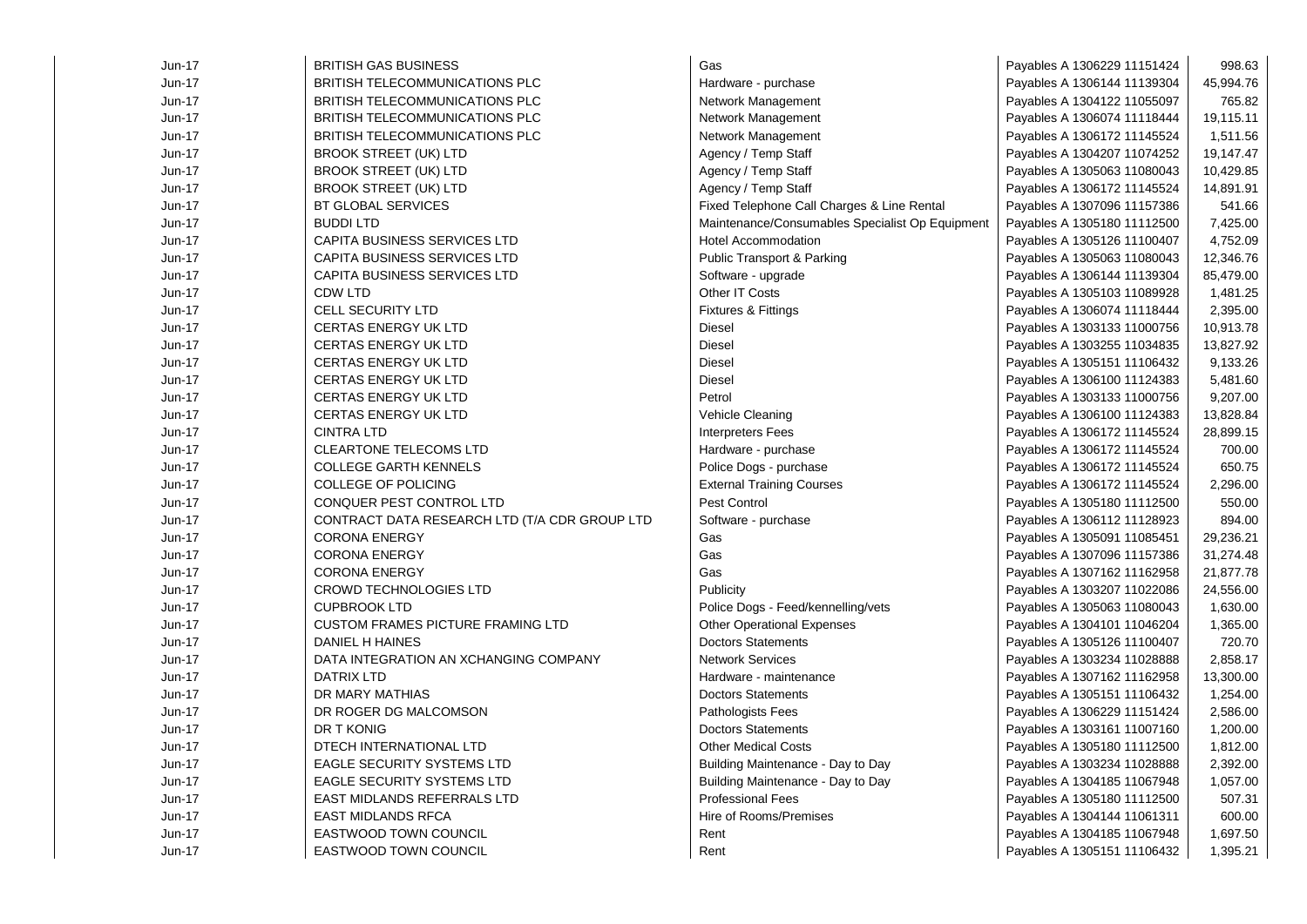| Jun-17   | EDF ENERGY CUSTOMERS PLC                   | Electricity                               | Payables A 1306172 11145524 | 4,773.15  |
|----------|--------------------------------------------|-------------------------------------------|-----------------------------|-----------|
| Jun-17   | EDF ENERGY CUSTOMERS PLC                   | Electricity                               | Payables A 1306229 11151424 | 40,342.31 |
| Jun-17   | <b>ELAINE KING</b>                         | <b>Professional Fees</b>                  | Payables A 1304144 11061311 | 524.00    |
| Jun-17   | ELLIOTT GROUP LTD                          | Fixtures & Fittings                       | Payables A 1303207 11022086 | 608.00    |
| Jun-17   | ELLIOTT GROUP LTD                          | Fixtures & Fittings                       | Payables A 1306074 11118444 | 608.00    |
| $Jun-17$ | <b>EMERCOM LTD</b>                         | Minor Systems                             | Payables A 1303255 11034835 | 58,412.71 |
| Jun-17   | ENERGY & COMPLIANCE TECHNOLOGY LTD         | <b>Fees Planned</b>                       | Payables A 1306172 11145524 | 620.00    |
| Jun-17   | ENTERPRISE RENT-A-CAR (UK) LTD             | Hire of Transport - Operational           | Payables A 1303255 11034835 | 1,581.97  |
| Jun-17   | ENTERPRISE RENT-A-CAR (UK) LTD             | Hire of Transport - Operational           | Payables A 1304101 11046204 | 2,031.00  |
| Jun-17   | ENVIROENERGY (NOTTINGHAM) LTD              | Other Energy Costs                        | Payables A 1306172 11145524 | 2,688.74  |
| Jun-17   | ENVIRONMENTAL SCIENTIFICS GROUP LIMITED    | Forensic Analysis                         | Payables A 1303133 11000756 | 1,831.20  |
| Jun-17   | ENVIRONMENTAL SCIENTIFICS GROUP LIMITED    | Forensic Analysis                         | Payables A 1303207 11022086 | 1,836.65  |
| Jun-17   | <b>ENVIRONTEC LTD</b>                      | <b>External Training Courses</b>          | Payables A 1304144 11061311 | 900.00    |
| Jun-17   | <b>EPAY LTD</b>                            | <b>Electronic Forensics</b>               | Payables A 1304144 11061311 | 599.76    |
| Jun-17   | <b>EPPERSTONE RIFLE RANGE</b>              | Electricity                               | Payables A 1304207 11074252 | 765.62    |
| Jun-17   | EVERYTHING EVERYWHERE LTD                  | Mobile Phone Call Charges & Contract Cost | Payables A 1304113 11050645 | 9,692.43  |
| Jun-17   | EVERYTHING EVERYWHERE LTD                  | Mobile Phone Call Charges & Contract Cost | Payables A 1304144 11061311 | 2,180.70  |
| Jun-17   | <b>FIRE SAFETY SERVICES</b>                | <b>Annual Servicing</b>                   | Payables A 1305180 11112500 | 640.00    |
| Jun-17   | <b>FIRE SAFETY SERVICES</b>                | <b>Planned PPM Contract</b>               | Payables A 1305063 11080043 | 1,035.00  |
| Jun-17   | <b>FIRE SAFETY SERVICES</b>                | <b>Professional Fees</b>                  | Payables A 1306144 11139304 | 1,340.00  |
| Jun-17   | <b>FIRE SAFETY SERVICES</b>                | <b>Professional Fees</b>                  | Payables A 1306229 11151424 | 3,220.00  |
| Jun-17   | <b>FIRE SAFETY SERVICES</b>                | Specialist Operational Equipment          | Payables A 1306172 11145524 | 1,750.00  |
| Jun-17   | <b>FIRE SAFETY SERVICES</b>                | <b>Specialist Operational Equipment</b>   | Payables A 1306229 11151424 | 1,010.00  |
| Jun-17   | <b>FISHER HARGREAVES PROCTOR LTD</b>       | Service Charge                            | Payables A 1305063 11080043 | 24,407.75 |
| Jun-17   | FRANCOTYP-POSTALIA LTD                     | Postage Costs                             | Payables A 1304101 11046204 | 1,900.00  |
| Jun-17   | FRANCOTYP-POSTALIA LTD                     | Postage Costs                             | Payables A 1305063 11080043 | 3,000.00  |
| Jun-17   | FRANCOTYP-POSTALIA LTD                     | Postage Costs                             | Payables A 1306112 11128923 | 3,000.00  |
| Jun-17   | <b>FREEVACY LTD</b>                        | <b>External Training Courses</b>          | Payables A 1303255 11034835 | 850.00    |
| Jun-17   | <b>FWP MECHANICAL LTD</b>                  | Reactive Maintenance                      | Payables A 1306074 11118444 | 2,316.40  |
| Jun-17   | G F TOMLINSON BUILDING LTD                 | Building Maintenance - Day to Day         | Payables A 1306229 11151424 | 26,120.92 |
| Jun-17   | <b>G2 RECRUITMENT SOLUTIONS LTD</b>        | Subsistence                               | Payables A 1304101 11046204 | 4,750.00  |
| Jun-17   | <b>G2 RECRUITMENT SOLUTIONS LTD</b>        | Subsistence                               | Payables A 1305063 11080043 | 2,375.00  |
| Jun-17   | <b>G2 RECRUITMENT SOLUTIONS LTD</b>        | Subsistence                               | Payables A 1306172 11145524 | 4,275.00  |
| Jun-17   | G4S FORENSIC AND MEDICAL SERVICES (UK) LTD | Police Surgeons / Clinicians              | Payables A 1303255 11034835 | 99,502.50 |
| Jun-17   | GEO HANSON & SONS HUCKNALL LTD             | Reactive Maintenance                      | Payables A 1306100 11124383 | 2,872.16  |
| Jun-17   | GEO HANSON & SONS HUCKNALL LTD             | Reactive Maintenance                      | Payables A 1306172 11145524 | 1,274.85  |
| Jun-17   | <b>GO 2 TELECOM LTD</b>                    | Hardware - maintenance                    | Payables A 1304101 11046204 | 1,165.75  |
| Jun-17   | <b>GO 2 TELECOM LTD</b>                    | Mobile Information System                 | Payables A 1305091 11085451 | 2,146.95  |
| Jun-17   | <b>GO 2 TELECOM LTD</b>                    | <b>Other Operational Expenses</b>         | Payables A 1305103 11089928 | 908.95    |
| Jun-17   | <b>GO 2 TELECOM LTD</b>                    | <b>Professional Fees</b>                  | Payables A 1305091 11085451 | 1,013.20  |
| Jun-17   | <b>GRG PUBLIC RESOURCES LTD</b>            | Damage to Property / Boarding Up          | Payables A 1303255 11034835 | 800.00    |
| Jun-17   | HAMPSONS RECOVERY                          | <b>Vehicle Recovery Costs</b>             | Payables A 1306229 11151424 | 516.00    |
| Jun-17   | HAYS SPECIALIST RECRUITMENT LTD            | <b>Professional Fees</b>                  | Payables A 1303234 11028888 | 6,440.00  |
| Jun-17   | HAYS SPECIALIST RECRUITMENT LTD            | <b>Professional Fees</b>                  | Payables A 1304101 11046204 | 1,375.00  |
| Jun-17   | HAYS SPECIALIST RECRUITMENT LTD            | <b>Professional Fees</b>                  | Payables A 1304144 11061311 | 1,375.00  |
| Jun-17   | HAYS SPECIALIST RECRUITMENT LTD            | <b>Professional Fees</b>                  | Payables A 1304185 11067948 | 1,375.00  |
|          |                                            |                                           |                             |           |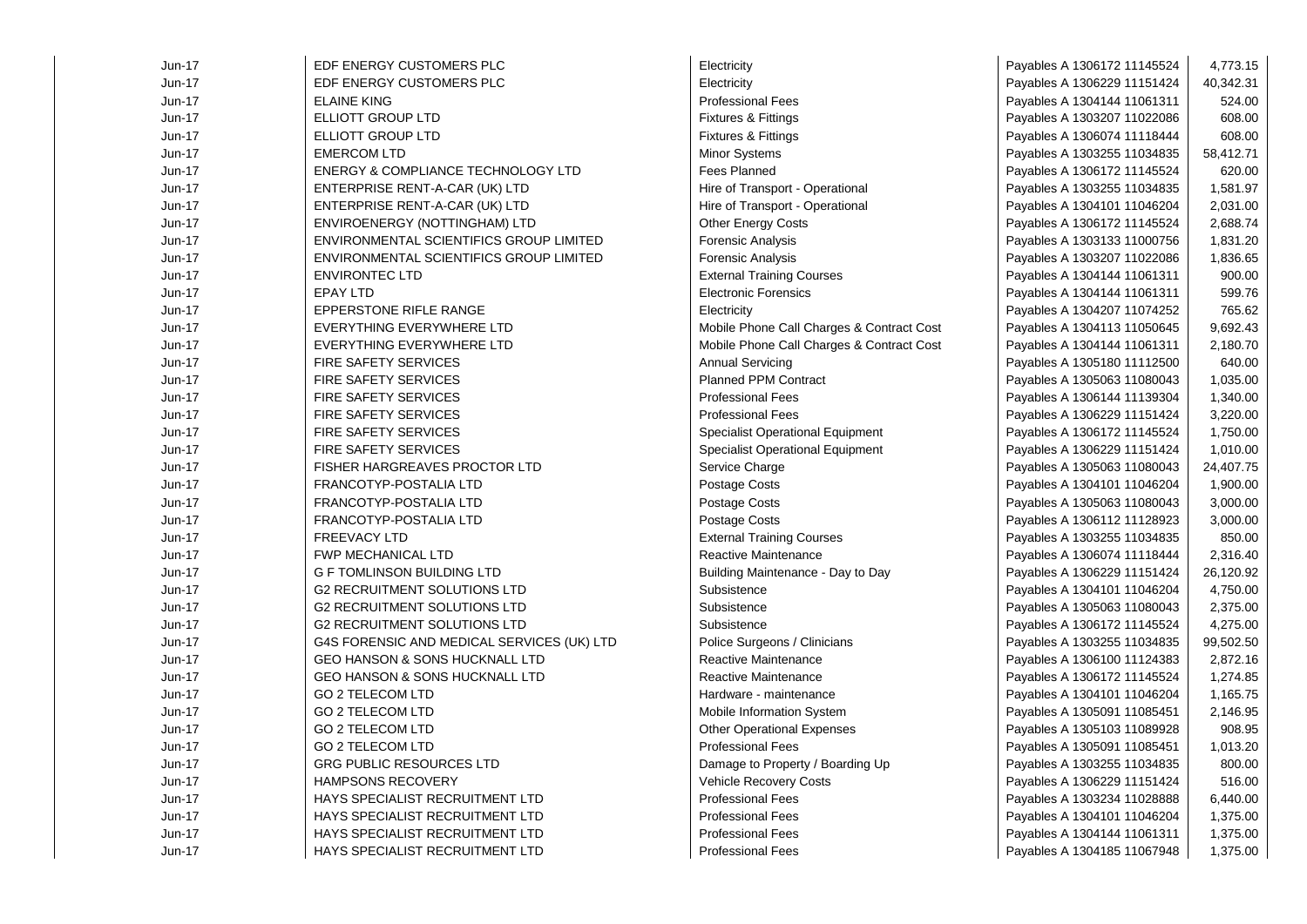| Jun-17   | <b>HAYS SPECIALIST RECRUITMENT LTD</b> | <b>Professional Fees</b>                        | Payables A 1304207 11074252 | 1,100.00  |
|----------|----------------------------------------|-------------------------------------------------|-----------------------------|-----------|
| Jun-17   | HAYS SPECIALIST RECRUITMENT LTD        | <b>Professional Fees</b>                        | Payables A 1305151 11106432 | 1,840.00  |
| $Jun-17$ | HAYS SPECIALIST RECRUITMENT LTD        | <b>Professional Fees</b>                        | Payables A 1306074 11118444 | 1,375.00  |
| Jun-17   | <b>HEALTH MANAGEMENT LTD</b>           | <b>Other Employee Costs</b>                     | Payables A 1306074 11118444 | 6,530.00  |
| $Jun-17$ | <b>HEALTHWORK LTD</b>                  | <b>Other Medical Costs</b>                      | Payables A 1306074 11118444 | 3,460.00  |
| Jun-17   | <b>HECKLER &amp; KOCH GB</b>           | <b>Professional Fees</b>                        | Payables A 1307096 11157386 | 661.50    |
| $Jun-17$ | <b>HEWLETT PACKARD LTD</b>             | Hardware - purchase                             | Payables A 1306074 11118444 | 13,680.00 |
| Jun-17   | <b>HMCTS</b>                           | Other Partnerships                              | Payables A 1303255 11034835 | 5,879.25  |
| Jun-17   | <b>HUTCHISON 3G LIMITED</b>            | Other Voice & Data                              | Payables A 1306172 11145524 | 800.91    |
| Jun-17   | <b>IMPRIVATA INC</b>                   | Hardware - purchase                             | Payables A 1303255 11034835 | 1,900.00  |
| Jun-17   | <b>IMPRIVATA INC</b>                   | Minor Systems                                   | Payables A 1303255 11034835 | 4,600.00  |
| Jun-17   | <b>INCOM TELECOMMUNICATIONS</b>        | Other IT Costs                                  | Payables A 1305180 11112500 | 2,010.69  |
| Jun-17   | <b>INCOM TELECOMMUNICATIONS</b>        | Other IT Costs                                  | Payables A 1306144 11139304 | 1,155.69  |
| Jun-17   | INCOM TELECOMMUNICATIONS               | Other IT Costs                                  | Payables A 1306172 11145524 | 1,131.39  |
| Jun-17   | INSIGHT DIRECT (UK) LTD                | Hardware - purchase                             | Payables A 1305091 11085451 | 1,295.00  |
| Jun-17   | <b>IRON MOUNTAIN (UK) LTD</b>          | <b>Professional Fees</b>                        | Payables A 1306172 11145524 | 2,924.64  |
| Jun-17   | <b>IRON MOUNTAIN (UK) LTD</b>          | Storage                                         | Payables A 1305063 11080043 | 3,141.79  |
| Jun-17   | J & S ACCESSORIES LTD                  | <b>Specialist Operational Equipment</b>         | Payables A 1303255 11034835 | 609.00    |
| Jun-17   | JACKSONS RECOVERY LTD                  | Vehicle Recovery Costs                          | Payables A 1304113 11050645 | 3,295.00  |
| Jun-17   | <b>JACKSONS RECOVERY LTD</b>           | Vehicle Recovery Costs                          | Payables A 1306229 11151424 | 1,420.00  |
| Jun-17   | <b>JJ ARMSTRONG</b>                    | Agency / Temp Staff                             | Payables A 1307096 11157386 | 925.45    |
| Jun-17   | JOHN CAVANAGH QC                       | <b>Legal Costs</b>                              | Payables A 1305151 11106432 | 518.00    |
| Jun-17   | JOSEPH MERRIT GROUP PLC                | <b>Professional Fees</b>                        | Payables A 1303255 11034835 | 1,325.00  |
| Jun-17   | <b>KBW BARRISTERS CHAMBERS</b>         | <b>Legal Costs</b>                              | Payables A 1304101 11046204 | 2,395.00  |
| Jun-17   | <b>KBW BARRISTERS CHAMBERS</b>         | Legal Costs                                     | Payables A 1304207 11074252 | 625.00    |
| Jun-17   | <b>KENNETH STEWART LTD</b>             | <b>Professional Fees</b>                        | Payables A 1305126 11100407 | 17,204.68 |
| Jun-17   | <b>KEY FORENSIC SERVICES LTD</b>       | <b>Forensic Analysis</b>                        | Payables A 1303234 11028888 | 10,355.37 |
| Jun-17   | <b>KEY FORENSIC SERVICES LTD</b>       | Forensic Analysis                               | Payables A 1306229 11151424 | 818.85    |
| Jun-17   | KIER BUSINESS SERVICES LTD             | Consortium service - Pensions                   | Payables A 1307096 11157386 | 18,604.00 |
| Jun-17   | KINGS SECURITY SYSTEMS LTD             | Building Maintenance - Day to Day               | Payables A 1307096 11157386 | 4,949.03  |
| Jun-17   | KINGS SECURITY SYSTEMS LTD             | Other Local Security Costs                      | Payables A 1306144 11139304 | 3,090.60  |
| Jun-17   | <b>KNIGHTSTOR LTD</b>                  | Furniture                                       | Payables A 1305180 11112500 | 744.00    |
| Jun-17   | LAB SYSTEMS FURNITURE LTD              | <b>Planned Maintenance</b>                      | Payables A 1303207 11022086 | 8,288.24  |
| Jun-17   | LAMBERT SMITH HAMPTON LTD              | <b>Professional Fees</b>                        | Payables A 1305103 11089928 | 12,397.01 |
| Jun-17   | LANGLEY MILL CONTRACT FLOORING LTD     | Building Maintenance - Day to Day               | Payables A 1303234 11028888 | 714.00    |
| $Jun-17$ | LANGUAGE LINE SOLUTIONS                | <b>Interpreters Fees</b>                        | Payables A 1305180 11112500 | 4,108.56  |
| Jun-17   | <b>LGC LTD</b>                         | Forensic Analysis                               | Payables A 1306112 11128923 | 1,036.00  |
| Jun-17   | <b>LOCKERTEK LTD</b>                   | Furniture                                       | Payables A 1303255 11034835 | 1,562.00  |
| Jun-17   | LYCAMOBILE UK LTD                      | <b>Electronic Forensics</b>                     | Payables A 1304144 11061311 | 990.00    |
| Jun-17   | <b>MACOI LTD</b>                       | Furniture                                       | Payables A 1305103 11089928 | 723.30    |
| Jun-17   | <b>MATTHEW HOLDCROFT LTD</b>           | <b>Legal Costs</b>                              | Payables A 1306229 11151424 | 750.00    |
| Jun-17   | MAYORS OFFICE FOR POLICING & CRIME     | Subscriptions                                   | Payables A 1304185 11067948 | 33,306.00 |
| Jun-17   | <b>MAZARS LLP</b>                      | Internal Audit Fee                              | Payables A 1305126 11100407 | 8,225.00  |
| Jun-17   | MEDIGOLD HEALTH CONSULTANCY LTD        | <b>Consultants Fees</b>                         | Payables A 1303234 11028888 | 710.00    |
| Jun-17   | MEDIGOLD HEALTH CONSULTANCY LTD        | <b>Consultants Fees</b>                         | Payables A 1305126 11100407 | 710.00    |
| Jun-17   | MEDITELLE LTD                          | Maintenance/Consumables Specialist Op Equipment | Payables A 1306074 11118444 | 1,140.00  |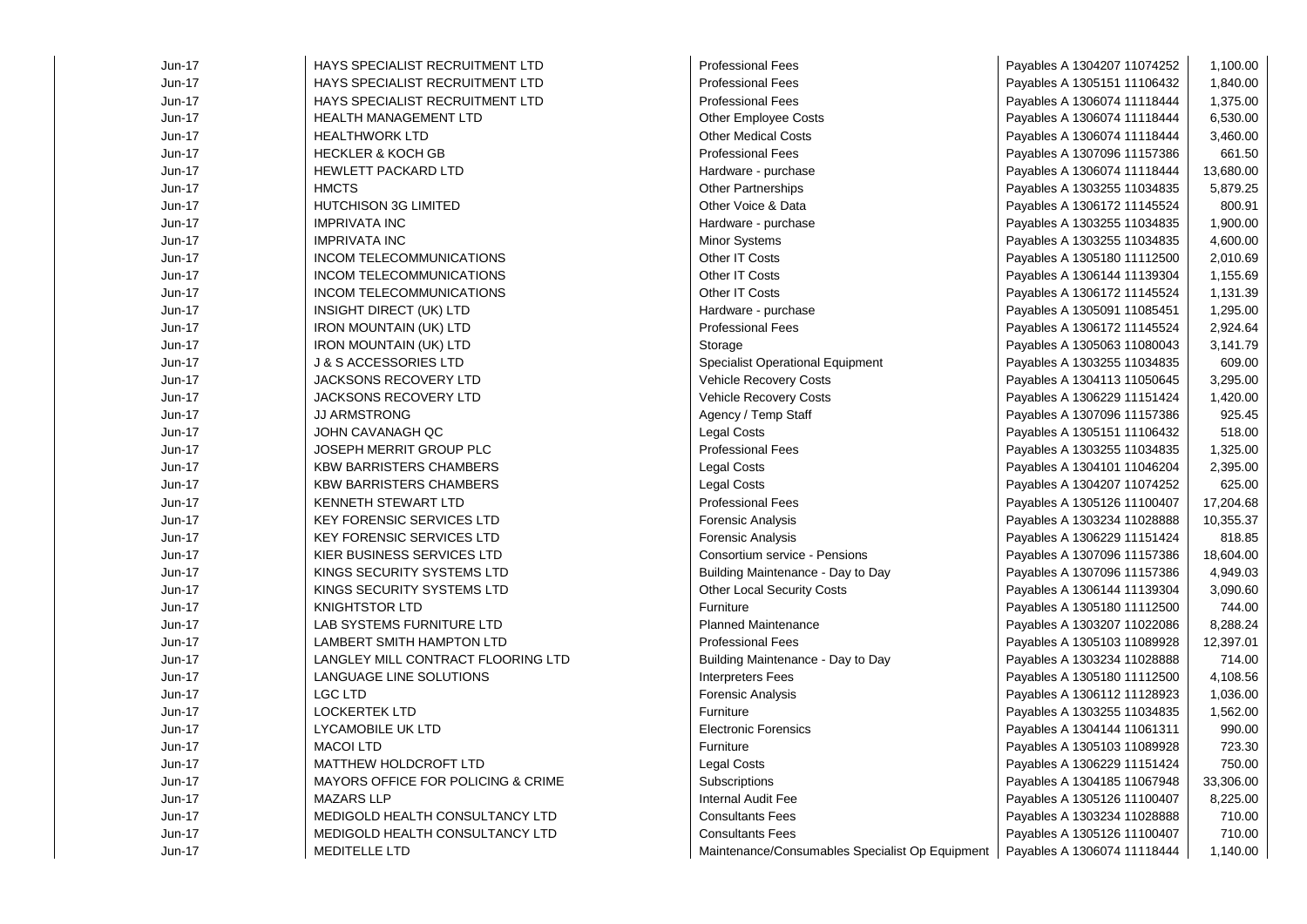| Jun-17        | MICHAEL PAGE RECRUITMENT LTD                     | <b>Professional Fees</b>                        | Payables A 1304185 11067948 | 1,400.00  |
|---------------|--------------------------------------------------|-------------------------------------------------|-----------------------------|-----------|
| Jun-17        | MICHAEL PAGE RECRUITMENT LTD                     | <b>Professional Fees</b>                        | Payables A 1304207 11074252 | 2,300.00  |
| Jun-17        | MICHAEL PAGE RECRUITMENT LTD                     | <b>Professional Fees</b>                        | Payables A 1305126 11100407 | 1,750.00  |
| Jun-17        | MICHAEL PAGE RECRUITMENT LTD                     | <b>Professional Fees</b>                        | Payables A 1306100 11124383 | 2,250.00  |
| Jun-17        | <b>MISCO UK LTD</b>                              | Other IT Costs                                  | Payables A 1303207 11022086 | 6,798.50  |
| Jun-17        | <b>MIVEN LTD</b>                                 | Service Charge                                  | Payables A 1304207 11074252 | 88,467.41 |
| <b>Jun-17</b> | <b>MLL TELECOM</b>                               | Network Management                              | Payables A 1305063 11080043 | 32,163.19 |
| Jun-17        | NATIONAL MONITORING                              | Intruder Alarms                                 | Payables A 1304207 11074252 | 3,188.08  |
| Jun-17        | <b>NEOPOST LTD</b>                               | Postage Costs                                   | Payables A 1306172 11145524 | 682.48    |
| Jun-17        | <b>NEWTON NOTTINGHAM LLP</b>                     | Rent                                            | Payables A 1306172 11145524 | 8,550.00  |
| Jun-17        | NICE SYSTEMS UK LTD                              | <b>Network Services</b>                         | Payables A 1304144 11061311 | 21,512.00 |
| Jun-17        | <b>NICK SMITH</b>                                | <b>Legal Costs</b>                              | Payables A 1306074 11118444 | 13,000.00 |
| Jun-17        | NOTTINGHAM CITY COUNCIL                          | <b>External Training Courses</b>                | Payables A 1306074 11118444 | 700.00    |
| Jun-17        | NOTTINGHAM CITY COUNCIL                          | Other PA Grants                                 | Payables A 1307162 11162958 | 20,397.20 |
| Jun-17        | NOTTINGHAM CITY COUNCIL                          | <b>Other Partnerships</b>                       | Payables A 1304077 11040649 | 4,522.13  |
| Jun-17        | NOTTINGHAM COMMUNITY & VOLUNTARY SERVICE         | <b>Grants to Voluntary Bodies</b>               | Payables A 1306229 11151424 | 10,000.00 |
| Jun-17        | NOTTINGHAM WOMENS CENTRE                         | <b>Grants to Voluntary Bodies</b>               | Payables A 1306229 11151424 | 5,000.00  |
| Jun-17        | NOTTINGHAMSHIRE COUNTY COUNCIL                   | <b>Professional Fees</b>                        | Payables A 1306074 11118444 | 955.00    |
| Jun-17        | NOTTS POLICE FEDERATION FUND                     | Service Charge                                  | Payables A 1305063 11080043 | 8,000.00  |
| Jun-17        | ORBIS PROTECT LTD                                | <b>Contract Cleaning</b>                        | Payables A 1304207 11074252 | 1,144.33  |
| Jun-17        | ORBIS PROTECT LTD                                | <b>Contract Cleaning</b>                        | Payables A 1306229 11151424 | 1,165.00  |
| Jun-17        | <b>ORBIS PROTECT LTD</b>                         | Vehicle Cleaning                                | Payables A 1304207 11074252 | 1,210.00  |
| Jun-17        | <b>PAYPOINT PLC</b>                              | <b>Electronic Forensics</b>                     | Payables A 1304185 11067948 | 800.00    |
| Jun-17        | <b>PAYPOINT PLC</b>                              | <b>Electronic Forensics</b>                     | Payables A 1306100 11124383 | 1,100.00  |
| Jun-17        | PERSONNEL HYGIENE SERVICES LTD                   | Waste Disposal                                  | Payables A 1303255 11034835 | 575.50    |
| Jun-17        | PERSONNEL HYGIENE SERVICES LTD                   | Waste Disposal                                  | Payables A 1304185 11067948 | 3,191.25  |
| Jun-17        | PERSONNEL HYGIENE SERVICES LTD                   | <b>Waste Disposal</b>                           | Payables A 1307096 11157386 | 1,736.00  |
| Jun-17        | PHOENIX SOFTWARE LTD                             | Other IT Costs                                  | Payables A 1305151 11106432 | 3,309.90  |
| Jun-17        | POLICE AND CRIME COMMISSIONER FOR DERBYSHIRE     | <b>Legal Costs</b>                              | Payables A 1304077 11040649 | 17,470.00 |
| $Jun-17$      | POLICE AND CRIME COMMISSIONER FOR DERBYSHIRE     | <b>Legal Costs</b>                              | Payables A 1304185 11067948 | 17,470.00 |
| Jun-17        | POLICE AND CRIME COMMISSIONER FOR DERBYSHIRE     | <b>Legal Costs</b>                              | Payables A 1305063 11080043 | 1,966.00  |
| Jun-17        | POLICE AND CRIME COMMISSIONER FOR HAMPSHIRE      | Other Partnerships                              | Payables A 1305180 11112500 | 6,010.80  |
| Jun-17        | POLICE AND CRIME COMMISSIONER FOR HAMPSHIRE      | <b>Other Partnerships</b>                       | Payables A 1306074 11118444 | 2,413.87  |
| Jun-17        | POLICE AND CRIME COMMISSIONER FOR LEICESTERSHIRE | <b>Collaboration service</b>                    | Payables A 1304113 11050645 | 1,233.74  |
| Jun-17        | POLICE AND CRIME COMMISSIONER FOR LEICESTERSHIRE | Collaboration service                           | Payables A 1306074 11118444 | 4,543.76  |
| Jun-17        | POLICE AND CRIME COMMISSIONER FOR LEICESTERSHIRE | <b>Professional Fees</b>                        | Payables A 1303207 11022086 | 7,000.00  |
| Jun-17        | POLICE AND CRIME COMMISSIONER FOR LEICESTERSHIRE | Subsistence                                     | Payables A 1304077 11040649 | 12,801.12 |
| Jun-17        | POLICE AND CRIME COMMISSIONER FOR LINCOLNSHIRE   | <b>Systems Development</b>                      | Payables A 1303133 11000756 | 28,792.00 |
| Jun-17        | PRICE WESTERN LEATHER COMPANY LTD                | Maintenance/Consumables Specialist Op Equipment | Payables A 1304185 11067948 | 721.00    |
| Jun-17        | PRIMARY CARE COMMISSIONING CIC                   | Conference & Seminar Fees                       | Payables A 1305151 11106432 | 6,198.10  |
| Jun-17        | PRIMARY CARE COMMISSIONING CIC                   | <b>External Training Courses</b>                | Payables A 1303207 11022086 | 1,480.00  |
| Jun-17        | PRIMETAKE LTD                                    | <b>Professional Fees</b>                        | Payables A 1303161 11007160 | 2,250.00  |
| Jun-17        | RATCLIFFE FERNLEY MEDIA LTD                      | <b>Professional Fees</b>                        | Payables A 1303234 11028888 | 533.00    |
| Jun-17        | RED SNAPPER MEDIA LTD                            | <b>External Advertising</b>                     | Payables A 1306074 11118444 | 500.00    |
| Jun-17        | REED SPECIALIST RECRUITMENT LTD                  | Agency / Temp Staff                             | Payables A 1303234 11028888 | 1,600.00  |
| Jun-17        | REED SPECIALIST RECRUITMENT LTD                  | Agency / Temp Staff                             | Payables A 1304077 11040649 | 1,600.00  |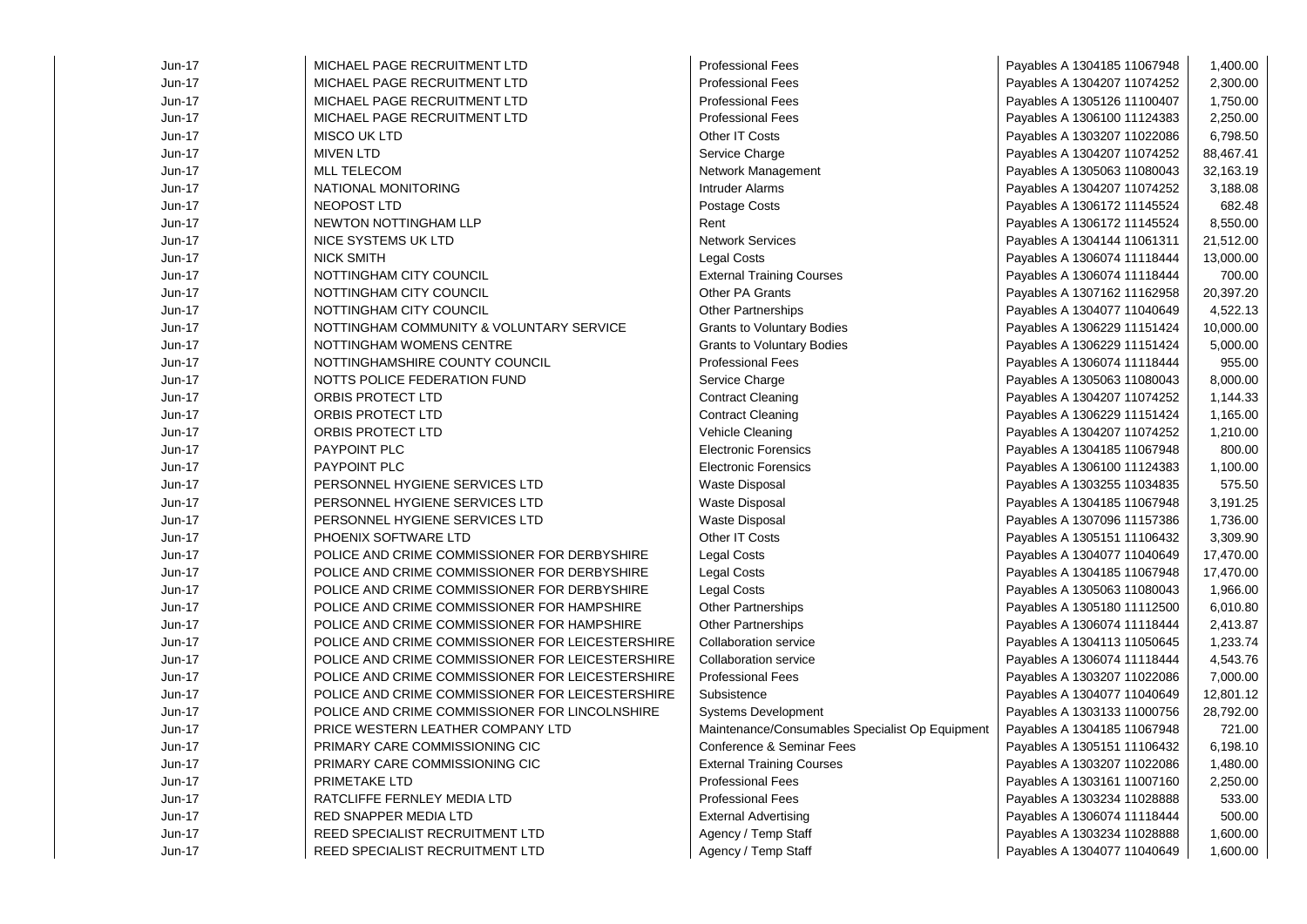| $Jun-17$ | REED SPECIALIST RECRUITMENT LTD                   | Agency / Temp Staff                     | Payables A 1304185 11067948 | 1,117.00  |
|----------|---------------------------------------------------|-----------------------------------------|-----------------------------|-----------|
| Jun-17   | REED SPECIALIST RECRUITMENT LTD                   | Agency / Temp Staff                     | Payables A 1305063 11080043 | 1,228.70  |
| Jun-17   | <b>REED SPECIALIST RECRUITMENT LTD</b>            | Agency / Temp Staff                     | Payables A 1305151 11106432 | 3,117.00  |
| Jun-17   | REED SPECIALIST RECRUITMENT LTD                   | Agency / Temp Staff                     | Payables A 1305180 11112500 | 893.60    |
| Jun-17   | REED SPECIALIST RECRUITMENT LTD                   | Agency / Temp Staff                     | Payables A 1306172 11145524 | 1,117.00  |
| Jun-17   | REED SPECIALIST RECRUITMENT LTD                   | <b>Professional Fees</b>                | Payables A 1305063 11080043 | 2,000.00  |
| Jun-17   | RELIANCE HIGH TECH LTD                            | Building Maintenance - Day to Day       | Payables A 1304185 11067948 | 725.21    |
| Jun-17   | RELIANCE HIGH TECH LTD                            | Building Maintenance - Day to Day       | Payables A 1305091 11085451 | 570.00    |
| Jun-17   | RELIANCE HIGH TECH LTD                            | Building Maintenance - Day to Day       | Payables A 1306172 11145524 | 525.00    |
| Jun-17   | <b>RELIANCE HIGH TECH LTD</b>                     | <b>Reactive Maintenance</b>             | Payables A 1304185 11067948 | 523.10    |
| Jun-17   | RICHFORD MOTOR SERVICES LTD                       | Vehicle Recovery Costs                  | Payables A 1303234 11028888 | 2,176.00  |
| Jun-17   | RICHFORD MOTOR SERVICES LTD                       | Vehicle Recovery Costs                  | Payables A 1306229 11151424 | 1,285.00  |
| Jun-17   | RICHFORD MOTOR SERVICES LTD                       | Vehicle Recovery Costs                  | Payables A 1307096 11157386 | 2,865.00  |
| Jun-17   | <b>RICOH UK LTD</b>                               | Photocopier Machines - (Click) Charges  | Payables A 1304207 11074252 | 40,574.40 |
| Jun-17   | <b>RICOH UK LTD</b>                               | Photocopier Machines Running Costs      | Payables A 1304207 11074252 | 521.39    |
| Jun-17   | <b>RISUAL LTD</b>                                 | Minor Systems                           | Payables A 1303255 11034835 | 1,900.00  |
| Jun-17   | ROYAL MAIL GROUP PLC                              | Postage Costs                           | Payables A 1304077 11040649 | 5,849.54  |
| Jun-17   | ROYAL MAIL GROUP PLC                              | Postage Costs                           | Payables A 1306172 11145524 | 6,755.10  |
| Jun-17   | ROYAL MAIL GROUP PLC                              | Postage Costs                           | Payables A 1307162 11162958 | 2,673.61  |
| Jun-17   | S G SMITH T/A EASYMOVE                            | Rent                                    | Payables A 1305063 11080043 | 5,250.00  |
| Jun-17   | SAFE AND SOUND SECURITY SERVICES LTD              | <b>CCTV</b>                             | Payables A 1304113 11050645 | 22,163.85 |
| Jun-17   | SAFE AND SOUND SECURITY SERVICES LTD              | CCTV                                    | Payables A 1305151 11106432 | 9,610.00  |
| Jun-17   | <b>SAMANTHA LEEK</b>                              | <b>Legal Costs</b>                      | Payables A 1305151 11106432 | 1,600.00  |
| Jun-17   | <b>SEPURA LTD</b>                                 | Radio / Airwave - Equipment             | Payables A 1304113 11050645 | 720.00    |
| Jun-17   | <b>SEPURA LTD</b>                                 | Radio / Airwave - Equipment             | Payables A 1304185 11067948 | 643.00    |
| Jun-17   | <b>SEPURA LTD</b>                                 | Radio / Airwave - Equipment             | Payables A 1305103 11089928 | 3,010.00  |
| Jun-17   | SHEFFIELD CHILDRENS HOSPITAL NHS FOUNDATION TRUST | <b>Doctors Statements</b>               | Payables A 1306229 11151424 | 5,000.00  |
| Jun-17   | SHEFFIELD CHILDRENS HOSPITAL NHS FOUNDATION TRUST | <b>Other Medical Costs</b>              | Payables A 1307162 11162958 | 5,000.00  |
| Jun-17   | SHERWOOD PINES CYCLE CENTRE                       | Bicycle Repairs & Maintenance           | Payables A 1305180 11112500 | 3,594.93  |
| Jun-17   | SIGMA SECURITY DEVICES LTD                        | <b>Fixtures &amp; Fittings</b>          | Payables A 1303234 11028888 | 1,680.00  |
| Jun-17   | SLATER ELECTRICAL SERVICES LTD                    | Fixtures & Fittings                     | Payables A 1303133 11000756 | 1,658.00  |
| Jun-17   | SLATER ELECTRICAL SERVICES LTD                    | <b>Other Operational Expenses</b>       | Payables A 1303133 11000756 | 563.93    |
| Jun-17   | SLATER ELECTRICAL SERVICES LTD                    | <b>Other Operational Expenses</b>       | Payables A 1303161 11007160 | 3,499.17  |
| Jun-17   | <b>SLATER ELECTRICAL SERVICES LTD</b>             | <b>Other Operational Expenses</b>       | Payables A 1304207 11074252 | 547.90    |
| Jun-17   | <b>SLATER ELECTRICAL SERVICES LTD</b>             | <b>Other Operational Expenses</b>       | Payables A 1306100 11124383 | 2,233.45  |
| Jun-17   | SLATER ELECTRICAL SERVICES LTD                    | Reactive Maintenance                    | Payables A 1303161 11007160 | 930.74    |
| Jun-17   | SLATER ELECTRICAL SERVICES LTD                    | Reactive Maintenance                    | Payables A 1306229 11151424 | 745.00    |
| Jun-17   | SOFTCAT PLC                                       | Hardware - purchase                     | Payables A 1304207 11074252 | 1,874.50  |
| $Jun-17$ | SOLO SERVICE GROUP LTD                            | <b>Contract Cleaning</b>                | Payables A 1303255 11034835 | 45,330.00 |
| Jun-17   | SOLOS CONSULTANTS LTD                             | Agency / Temp Staff                     | Payables A 1303133 11000756 | 1,943.00  |
| Jun-17   | <b>SOLOS CONSULTANTS LTD</b>                      | Agency / Temp Staff                     | Payables A 1305063 11080043 | 1,256.60  |
| $Jun-17$ | SOLOS CONSULTANTS LTD                             | Agency / Temp Staff                     | Payables A 1306100 11124383 | 1,256.60  |
| $Jun-17$ | SOLOS CONSULTANTS LTD                             | Agency / Temp Staff                     | Payables A 1306144 11139304 | 1,241.23  |
| $Jun-17$ | SOLOS CONSULTANTS LTD                             | <b>Professional Fees</b>                | Payables A 1306100 11124383 | 1,527.60  |
| Jun-17   | SOLOS CONSULTANTS LTD                             | <b>Professional Fees</b>                | Payables A 1306144 11139304 | 1,124.60  |
| $Jun-17$ | SONIC COMMUNICATIONS (INTERNATIONAL) LTD          | <b>Specialist Operational Equipment</b> | Payables A 1307096 11157386 | 1,128.00  |